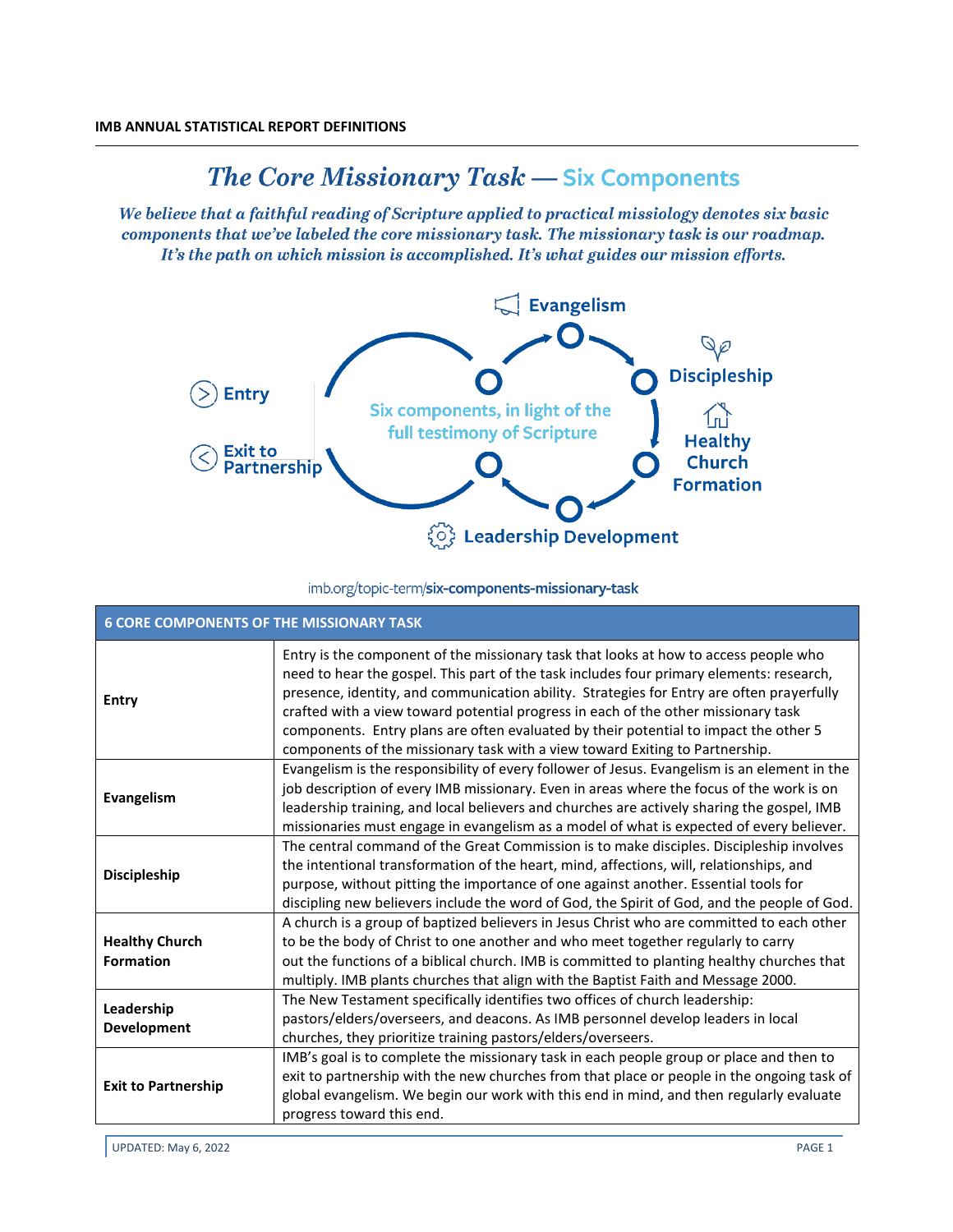| <b>ENTRY</b>                                                         |                                                                                                                                                                                                                                                                                                                                                                                                                                                                                                                                                                                                                                                                                                      |  |
|----------------------------------------------------------------------|------------------------------------------------------------------------------------------------------------------------------------------------------------------------------------------------------------------------------------------------------------------------------------------------------------------------------------------------------------------------------------------------------------------------------------------------------------------------------------------------------------------------------------------------------------------------------------------------------------------------------------------------------------------------------------------------------|--|
| Unengaged                                                            | Unengaged peoples are defined by IMB as people groups, to the best of our knowledge,<br>having no evangelical presence, neither missionaries from outside nor local Christians from<br>within, implementing a church planting strategy among that people group.                                                                                                                                                                                                                                                                                                                                                                                                                                      |  |
| <b>Unreached</b>                                                     | Unreached peoples are defined as people groups with less than 2% evangelical<br>Christian populations. People groups come off and on this list as populations change,<br>previous generations of Christians go to be with the Lord, or people come to saving faith.<br>The list is designed to highlight, at any given point in time, possible priority people groups<br>needing missionary effort.                                                                                                                                                                                                                                                                                                  |  |
| <b>UUPG</b>                                                          | When both terms, Unengaged and Unreached, apply to people groups (called UUPGs),<br>they are tracked in a separate list to highlight the overwhelming need to see disciples<br>made and churches started among them. Sometimes lists of UUPGs published by various<br>organizations differ. This is to be expected, as this term is man-defined, and organizations<br>may view different activities within the missionary task as engagement. For example, some<br>organizations view attempted evangelism or human needs ministries as engagement. IMB<br>has chosen not to count a group as engaged until there are missionaries on the ground<br>working to implement a church planting strategy. |  |
| <b>Great Commission</b><br><b>Christian Partners</b>                 | A GCC (Great Commission Christian) is a term used to designate partners, both<br>international and domestic, that work for the fulfillment of the Great Commission (Matt<br>28:18-20) and share evangelical alignment.                                                                                                                                                                                                                                                                                                                                                                                                                                                                               |  |
| <b>People Group</b>                                                  | A people group is the largest group through which the gospel can flow and churches can<br>form without encountering significant barriers of understanding and acceptance.<br>People groups can evolve over time. One or more of the following factors may define or<br>assist in the identification of a particular people group: Ethnicity, Language, Culture,<br>Religion, Citizenship, Geography, Caste, Clan, Tribe, Self-Identity.                                                                                                                                                                                                                                                              |  |
| <b>Global Status of</b><br><b>Evangelical Christianity</b><br>(GSEC) | IMB also maintains a scale called the Global Status of Evangelical Christianity (GSEC).<br>This scale from 0 to 6 combines the state of the Church (the presence of Christians<br>and churches within a people group) with that group's current status of engagement<br>(Unengaged or Engaged) and reached-ness (Reached or Unreached). This scale further<br>helps IMB field leadership identify people groups that currently have the least<br>possibility of having disciples made and churches planted among them.                                                                                                                                                                               |  |
| <b>EVANGELISM</b>                                                    |                                                                                                                                                                                                                                                                                                                                                                                                                                                                                                                                                                                                                                                                                                      |  |
| <b>Gospel Witness</b>                                                | Gospel Witness is defined as an opportunity to share some portion of the gospel<br>through verbal witness. Witnesses engage individuals in conversation about the claims<br>of Christ, share testimonies, or explain biblical truth so the hearers have better or<br>more complete understanding of God.                                                                                                                                                                                                                                                                                                                                                                                             |  |
| Opportunity to<br>respond                                            | During or following a gospel witness, individuals are asked to respond to the claims of<br>Christ, a personal testimony, or an explanation of biblical truth. People are explicitly<br>asked to accept Christ and to allow those witnessing to share more about Christ.                                                                                                                                                                                                                                                                                                                                                                                                                              |  |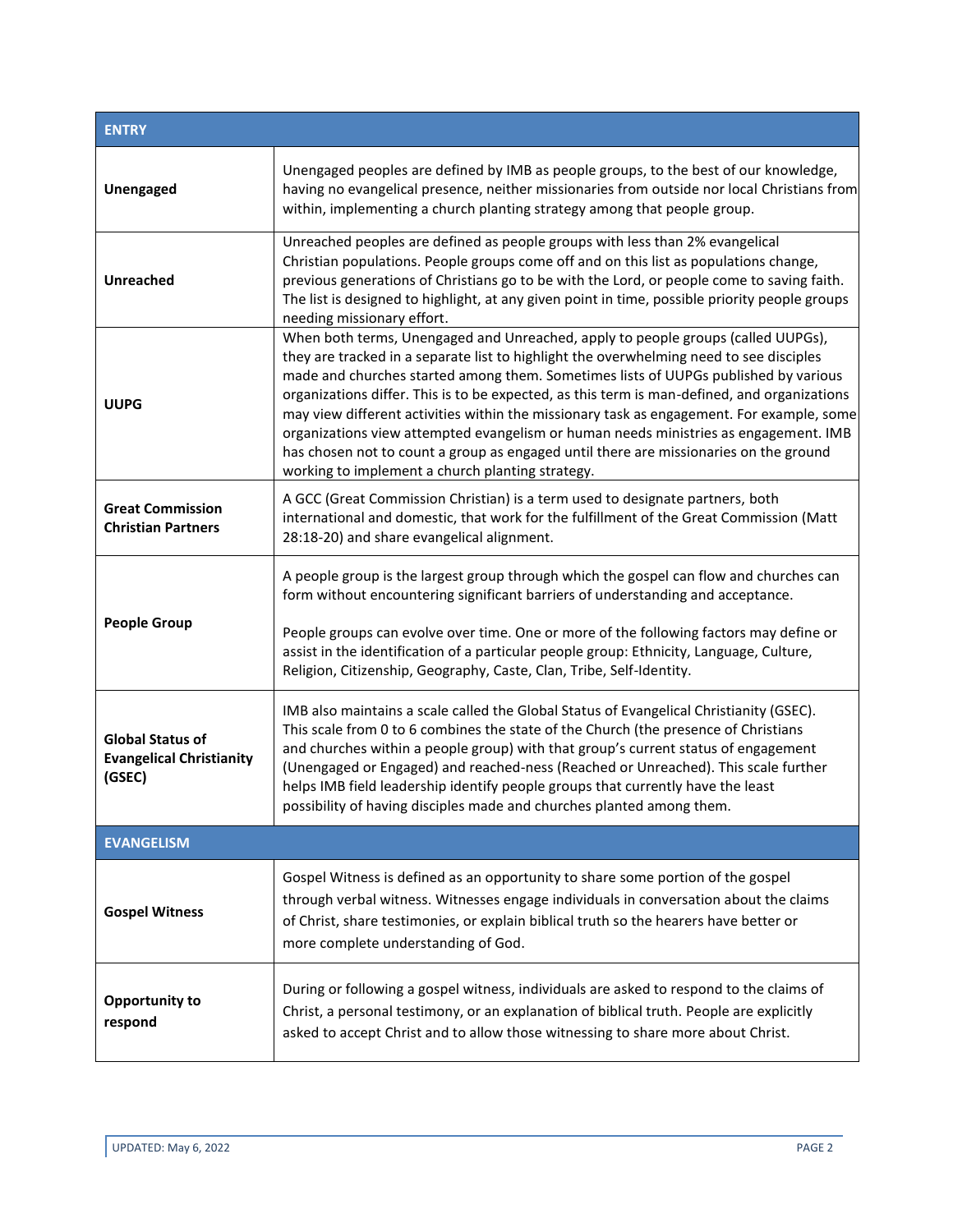| <b>Seekers</b>                              | Seekers are individuals who, after hearing a gospel witness and having an opportunity<br>to respond, return to ask more and deeper questions regarding the claims of Christ and<br>spiritual matters.                                                                                                                                                                                                                                                                                                                                                                              |  |
|---------------------------------------------|------------------------------------------------------------------------------------------------------------------------------------------------------------------------------------------------------------------------------------------------------------------------------------------------------------------------------------------------------------------------------------------------------------------------------------------------------------------------------------------------------------------------------------------------------------------------------------|--|
| <b>New Believers</b>                        | New Believers are individuals who have accepted Jesus Christ as Lord and Savior and<br>continue to seek after Christ.                                                                                                                                                                                                                                                                                                                                                                                                                                                              |  |
| <b>Baptisms</b>                             | Baptisms represent the number of individuals who have come to faith in Christ and<br>were baptized by immersion as an act of obedience and testimony to the Lord.                                                                                                                                                                                                                                                                                                                                                                                                                  |  |
| <b>DISCIPLESHIP</b>                         |                                                                                                                                                                                                                                                                                                                                                                                                                                                                                                                                                                                    |  |
| <b>Ongoing Bible Study</b><br>participants  | On-Going Bible Study participants represent the number of individuals engaged in on-<br>going Bible study focusing on God's word that leads believers through basic, essential<br>Christian beliefs, doctrines, and personal application. These Bible studies may be<br>conducted in groups, home Bible studies, churches, cell groups, and Bible storying<br>groups.                                                                                                                                                                                                              |  |
| <b>Being personally</b><br>mentored         | This statistic represents the number of individuals being personally mentored. Personal<br>mentoring includes activities, Bible studies, trainings, or discipleship events where IMB<br>personnel or their partners mentor potential or growing leaders.                                                                                                                                                                                                                                                                                                                           |  |
| <b>HEALTHY CHURCH FORMATION</b>             |                                                                                                                                                                                                                                                                                                                                                                                                                                                                                                                                                                                    |  |
| <b>Groups</b>                               | A group is a gathering of people led by someone who intends them to become a church<br>according to the Baptist Faith & Message definition of church. These groups represent a<br>group of believers and non-believers meeting together in the early formation stage of<br>church.                                                                                                                                                                                                                                                                                                 |  |
| <b>Churches</b>                             | A New Testament church of the Lord Jesus Christ is an autonomous local congregation<br>of baptized believers, associated by covenant in the faith and fellowship of the gospel;<br>observing the two ordinances of Christ, governed by His laws, exercising the gifts, rights,<br>and privileges invested in them by His word, and seeking to extend the gospel to the<br>ends of the earth. (For further definition, please see the Baptist Faith and Message 2000<br>or IMB's Foundations document).                                                                             |  |
| Generation                                  | Generation is a term used to explain the interval between a parent church and other<br>churches planted through the members and leaders of the parent and subsequent<br>multiplying churches. Healthy churches plant churches that plant churches and so on. A<br>church planting movement is typically identified when there is sustained church planting<br>reproduction into the 4th generation and beyond. IMB's reported 3rd Generation<br>church numbers include all 3rd generation and beyond churches in a single category,<br>which may sometimes be a very large number. |  |
| <b>Baptized Believers</b><br><b>Meeting</b> | Baptized Believers Meeting represents the total number of individuals who have<br>come to faith in Christ, were baptized by immersion as an act of obedience and<br>testimony to the Lord, and who are now meeting together in groups or churches.                                                                                                                                                                                                                                                                                                                                 |  |